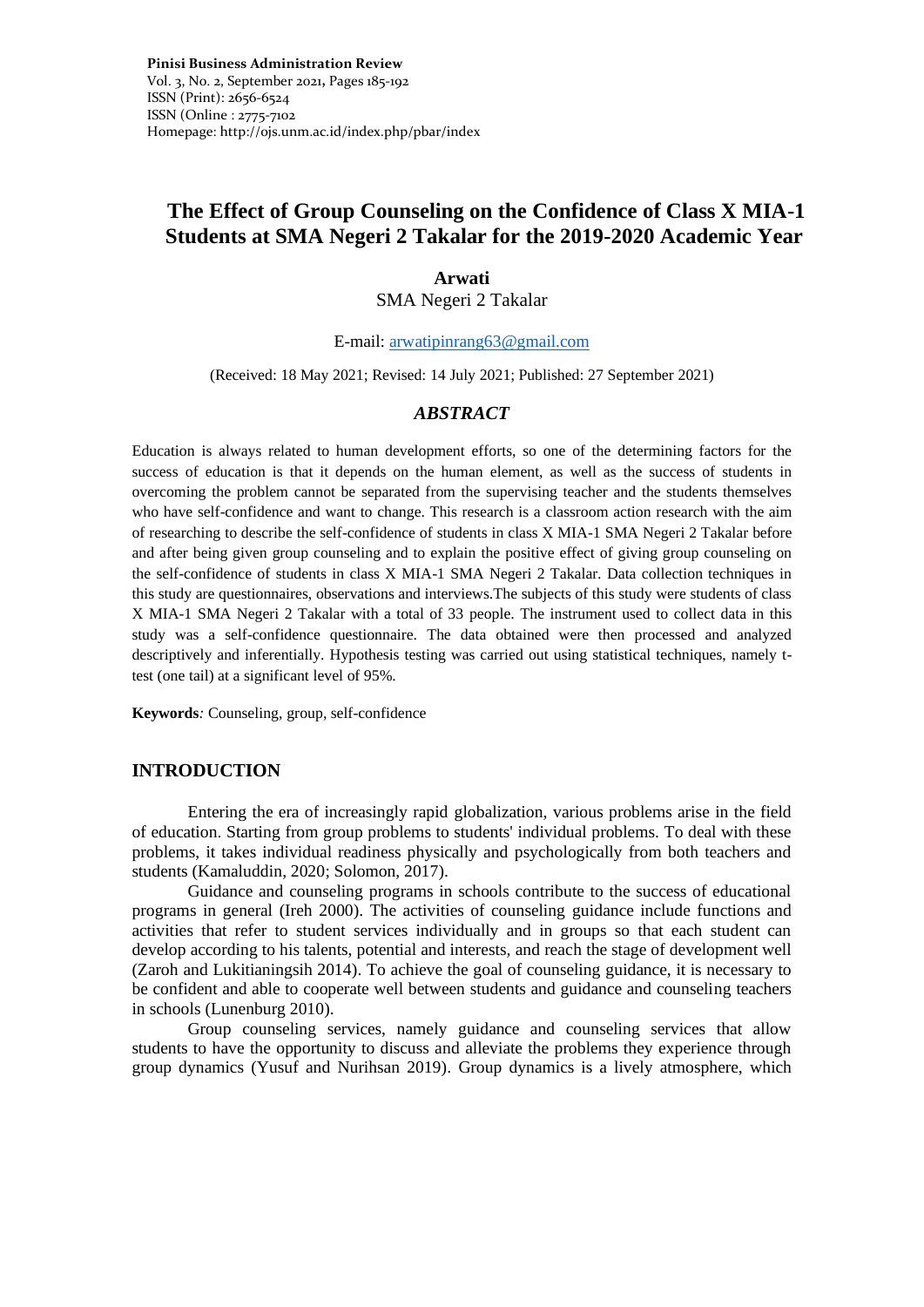Volume 3 Nomor 2, September 2021. Pages 185-192

pulsates, moves, develops, which is characterized by the interaction between fellow group members. Group counseling services are counseling services held in a group setting.

Self-confidence is a very important personal property and determines the happiness of one's life (Arhas 2018; Niswaty et al. 2019; Saleh and Arhas 2019; Takdir et al. 2021). Someone who does not have self-confidence will grow into an individual who is not creative and unproductive (Jennah 2009). According to Abbas et al., (2020) "Confidence is a positive attitude of an individual that enables him to develop a positive assessment of himself and his surroundings". Meanwhile, according to Loekmono, (1983: 1) "Confidence is a positive attitude of an individual that enables him to develop a positive assessment of himself and the environment or situation he faces".

Based on the reality in the field, it is not uncommon to find students who have low selfesteem so they are less able to adjust well with other students, especially students from different classes. During breaks, students who have low self-esteem are more often in class or sitting on the classroom terrace with some of their classmates, other students usually go to the canteen or play with their friends in the school environment during breaks.

Seeing these problems, it is necessary to have alternative problem solving that must be given to students to help overcome these problems, one of which is the provision of group counseling services which are considered as appropriate problem alleviation. So, the researchers tried to improve students' self-confidence through group counseling services. Based on the formulation of the problem above, the purpose of this study is to describe the self-confidence of students in class X MIA-1 SMA Negeri 2 Takalar before and after being given group counseling, to explain the positive effect of giving group counseling on the self-confidence of class X MIA-1 SMA students. Country 2 Takalar .

## **METHOD**

This type of research is classroom action research (CAR). According to (Kunandar 2011; Saleh and Haerul 2018; Silmi and Kusmarni 2017) Classroom Action Research (CAR) is a scientific activity carried out by teachers in their own class by designing, implementing, observing and reflecting on actions through several cycles in a collaborative and participatory manner that aims to improve or improve the quality of the learning process in their class. The subjects in this study were students of class X MIA-1 SMA Negeri 2 Takalar enrolled in the 2019-2020 school year which consisted of 8 people who had low self-confidence. The design used in this study was the design before being given group counseling, then giving the second stage of the questionnaire after being given group counseling. Data collection techniques in this research are through: observation, documentation and interviews (Sugiyono 2016). The data analysis technique used is descriptive data analysis technique. According to Arikunto (2006), this technique is used to describe the data obtained. Functions of data analysis techniques used to obtain an overview of learning outcomes.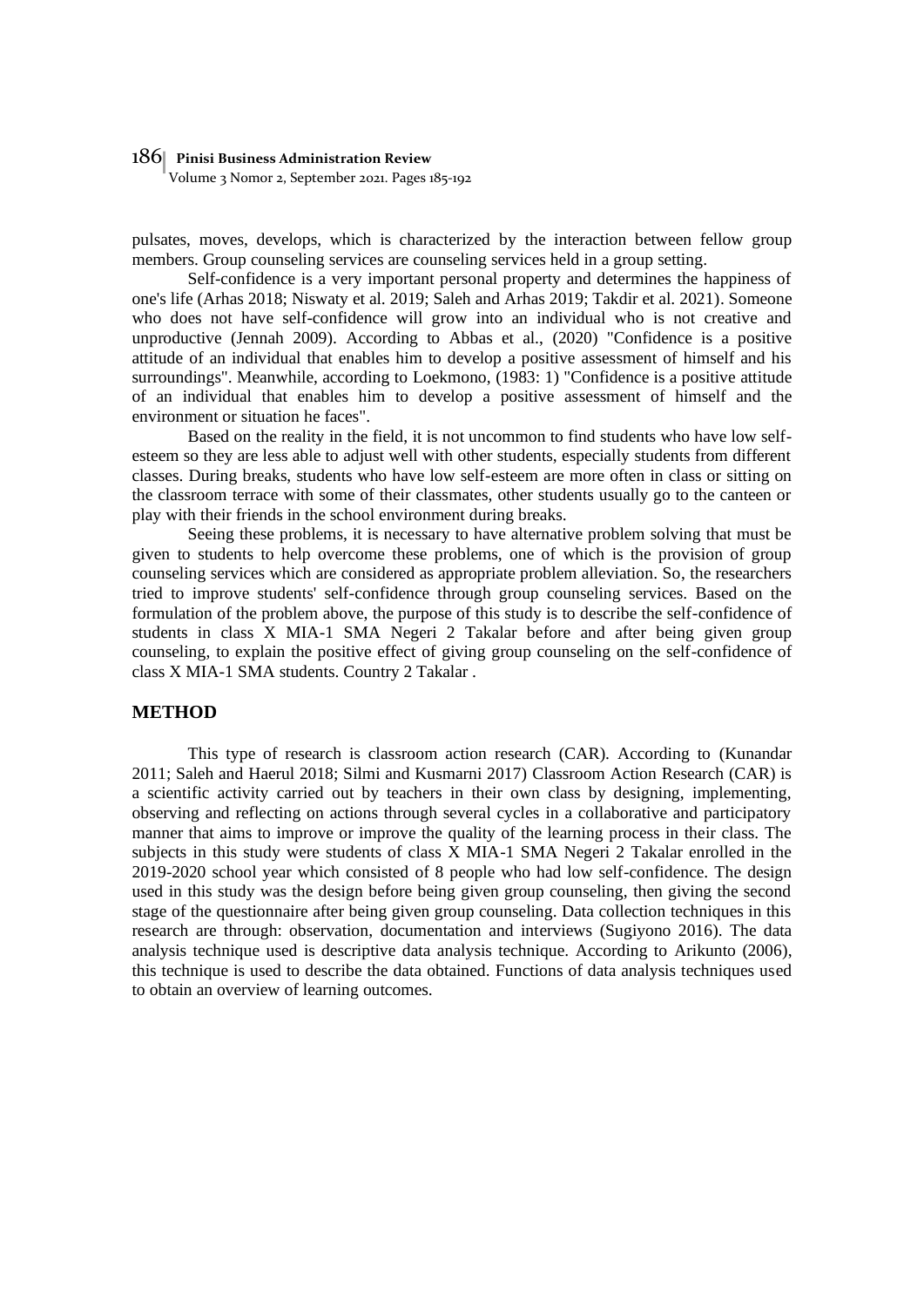# **RESULTS OF RESEARCH AND DISCUSSION**

# **Descriptive Analysis Description of Student Confidence Data before being given Group Counseling**

Students' self-confidence before being given group counseling in class X MIA-1 SMA Negeri 2 Takalar can be seen in table 1 below:

| N <sub>0</sub> | Classification of self-confidence | $\%$ |
|----------------|-----------------------------------|------|
|                | Very high                         |      |
|                | Tall                              |      |
|                | Currently                         |      |
|                | Low                               | 62.5 |
|                | Very low                          | 37.5 |
| Amount         |                                   | 100  |

**Table 1.** Students' Confidence before being given Group Counseling

Based on table 1, it can be seen from the 8 students who were the research subjects, none of the students had very high, high and moderate self-confidence but 5 people or 62.5% students who had low self-confidence and 3 people or 37, 5% of students who have very low self-confidence.

## **Description of Student Confidence Data after being given Group Counseling**

Students' self-confidence after being given group counseling in class X MIA-1 SMA Negeri 2 Takalar can be described as follows:

| No     | Classification of self-confidence |   | $\%$ |
|--------|-----------------------------------|---|------|
|        | Very high                         | U |      |
|        | Tall                              | U |      |
|        | Currently                         | O | 75   |
|        | Low                               |   | 25   |
|        | Very low                          |   |      |
| Amount |                                   | Ω | 100  |

**Table 2.** Students' Confidence after being given Group Counseling

Based on table 2 it can be seen that of the 8 students who were the research subjects, 6 people or 75% of students had moderate self-confidence, 2 people or 25% of students had low self-confidence, and none of the students had confidence. very low self.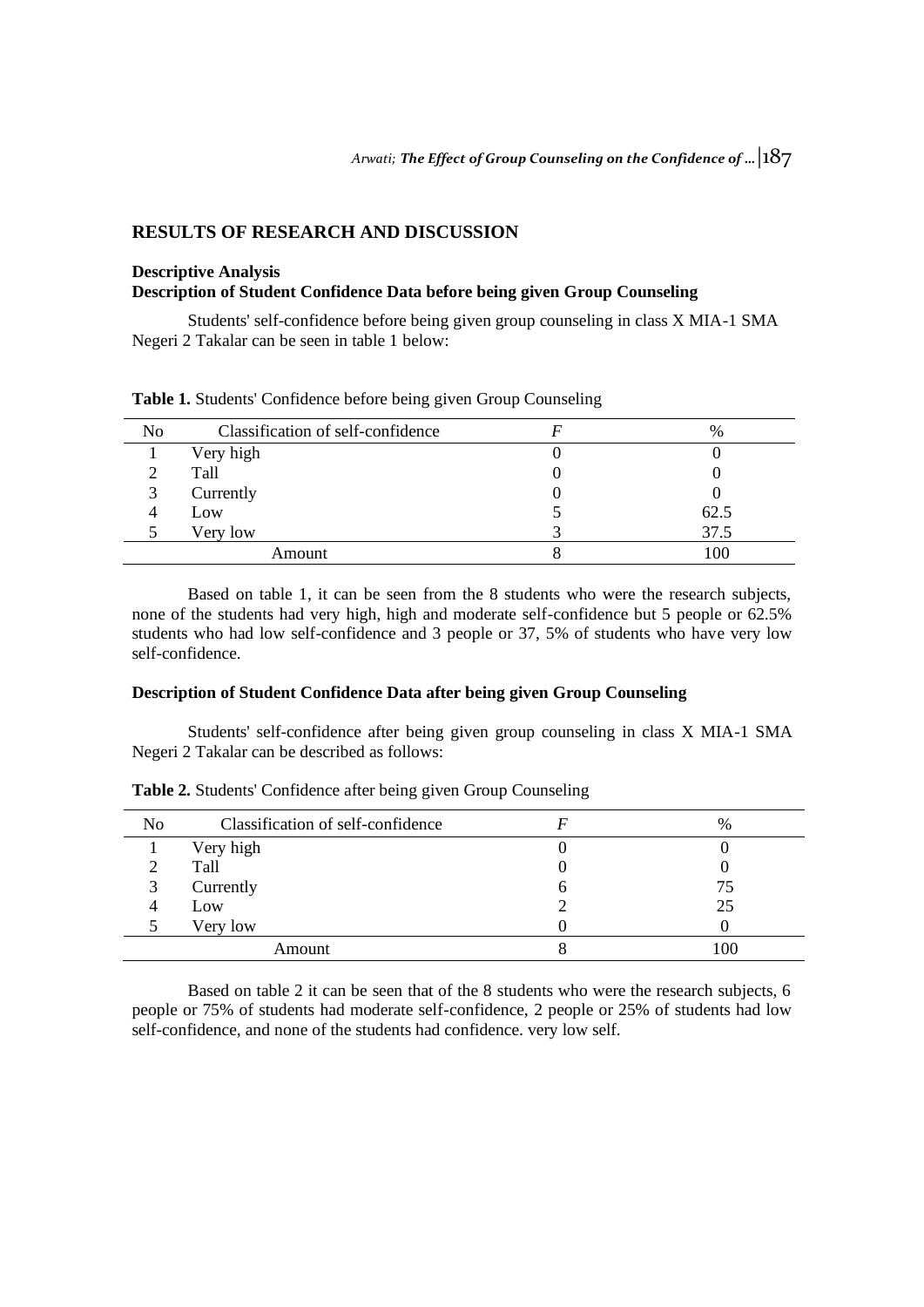Volume 3 Nomor 2, September 2021. Pages 185-192

## **Description of Data Improvement before and after being given Group Counseling**

Changes in self-confidence in class X MIA-1 SMA Negeri 2 Takalar before and after being given group counseling can be seen through the classification shown in the following table:

| No | Confident | $f$ (Before<br>Service<br>Information on<br>how to study) | $f$ (After<br>Service<br>Information on<br>how to study) | Increased<br>self-<br>confidence | $\%$ |
|----|-----------|-----------------------------------------------------------|----------------------------------------------------------|----------------------------------|------|
|    | Very high | $\theta$                                                  |                                                          |                                  |      |
| 2  | Tall      |                                                           |                                                          |                                  |      |
| 3  | Currently |                                                           | 1,2,3,4,6,7                                              | 6                                | 75   |
| 4  | Low       | 1,2,3,4,7                                                 | 5.8                                                      |                                  | 25   |
| 5  | Very low  | 5,6,8                                                     |                                                          |                                  |      |
|    | Amount    | 8                                                         | 8                                                        | 8                                | 100  |

**Table 3.** Changes in Student Interest in XE before and after being given Group Counseling

Table 3 above shows that there is an increase in self-confidence of class X MIA-1 students after being given group counseling, namely there are 6 people or 75% who experience a moderate increase in self-confidence, and 2 people or 25% who experience an increase in low confidence, and no one has experienced a very low self-esteem increase.

#### **Inferential Analysis**

Inferential analysis of research data using the t-test formula, then the data can be calculated using the following formula:

$$
t = \frac{|\overline{X}_1 - \overline{X}_2|}{\sqrt{\frac{\sum d^2}{N (N-1)}}}
$$
  
Where:  

$$
\overline{X}_1 = \frac{\sum X_1}{N} = \frac{161}{8} = 20.125
$$

$$
\overline{X}_2 = \frac{\sum X_2}{N} = \frac{234}{8} = 29.25
$$

$$
\overline{D} = \frac{\Sigma D}{N} = \frac{72}{8} = 9
$$
  

$$
d^2 = 152
$$

When the above values are included in the formula, the results are as follows: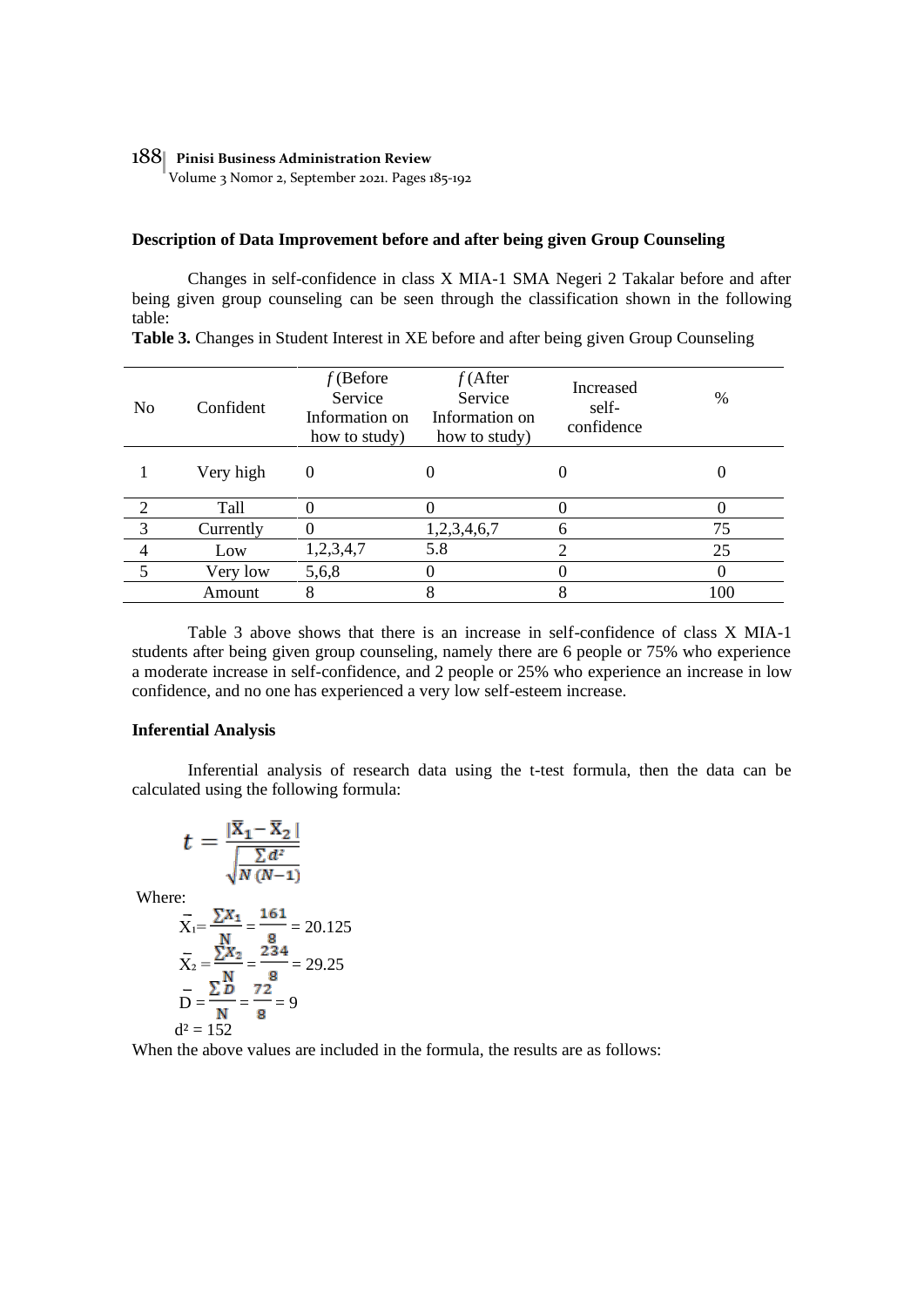$$
t = \frac{|20,125-29,25|}{\sqrt{\frac{152}{8(8-1)}}}
$$

$$
= \frac{9,125}{\sqrt{\frac{152}{8(8-1)}}}
$$

$$
= \frac{9,125}{\sqrt{\frac{152}{56}}}
$$

$$
= \frac{9,125}{\sqrt{\frac{2,714}{2,714}}}
$$

$$
= \frac{9,125}{1,647}
$$

$$
= 5.54
$$

Furthermore, to test whether the null hypothesis (H0) is rejected or accepted, the results of the calculation (t count) are consulted in the t table (one tail), with a 95% confidence level (ɑ  $= 0.05$ ) at degrees of freedom (db) = (n) - 1) = (8 - 1) = 7. In the distribution table, the t table value is 1.90. This means that the value of t count  $>$  t table value or 5.54  $>$  1.90. It can be concluded that the null hypothesis (H0) which reads that there is no positive effect on students' self-confidence after being given group counseling before being given group counseling was rejected. This happens because t count is outside the acceptance limit of H0 as shown in the following curve:



Figure 1. t-test curve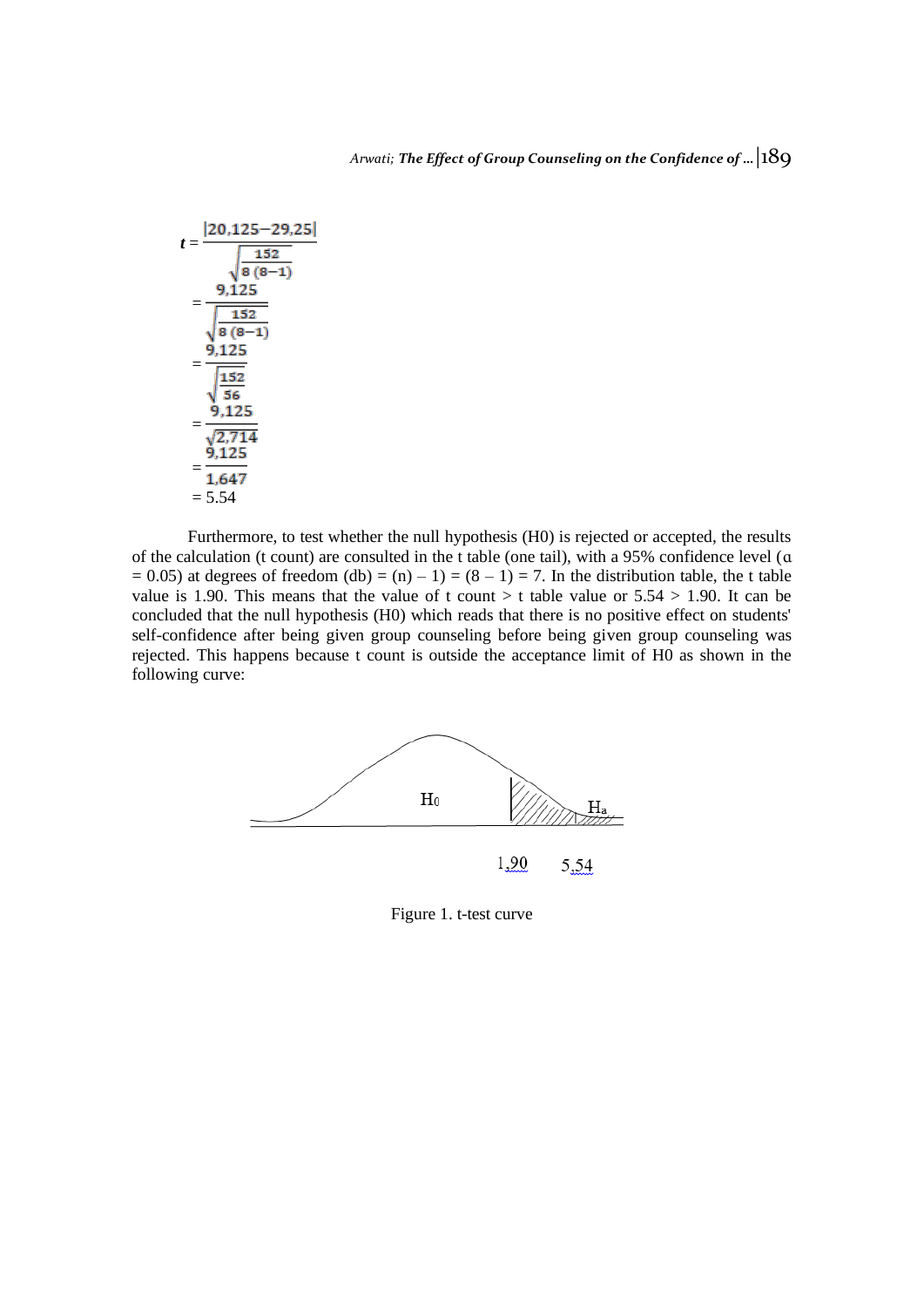Volume 3 Nomor 2, September 2021. Pages 185-192

The curve above shows a significant difference between students' self-confidence before and after group counseling. Based on this description, it can be concluded that there is a positive influence on students' self-confidence by providing group counseling in class X MIA-1 SMA Negeri 2 Takalar.

# **Discussion**

Based on the results of research on self-confidence in class X MIA-1 SMA Negeri 2 Takalar before being given group counseling there are students who have low and very low confidence. More details can be seen from the results of the descriptive analysis in table 4.1 that of the 8 students who were the subject of the study, none of the students had very high, high and moderate self-confidence but 5 people or 62.5% of students who had self-confidence. low and 3 people or 37.5% of students who have very low self-confidence.

Group counseling is an interpersonal process centered on conscious thought and behavior. The process contains therapeutic characteristics such as free expression of thoughts and feelings, orientation to reality, self-disclosure about deep feelings experienced, mutual trust, mutual concern, mutual understanding, and mutual support.

Then to measure whether there is an increase in students' self-confidence, a selfconfidence questionnaire is given after giving group counseling. The result is an increase in self-confidence which previously had 0% low self-confidence, but after being given group counseling, students' self-confidence increased to 75%.

Based on the results of the t-test analysis or testing the null hypothesis, namely the students' self-confidence experienced positive changes after giving group counseling. So it can be concluded that one of the effective ways and should be implemented by the supervising teacher to increase students' self-confidence in class X MIA-1 SMA Negeri 2 Takalar is by providing group counseling.

#### **CONCLUSION**

Based on the results of the data analysis that has been described above from the results of the research conducted, it can be concluded that the students' self-confidence before being given group counseling is that none of the students have very high, high and moderate selfconfidence but 5 people or 62, 5% of students who have low self-confidence and 3 people or 37.5% of students who have very low self-confidence. The students' self-confidence after being given group counseling were 6 people or 75% of students who had moderate self-confidence, 2 people or 25% of students who had low self-confidence, and none of the students had very low self-confidence. There is a positive effect of self-confidence in class X MIA-1 SMA Negeri 2 Takalar.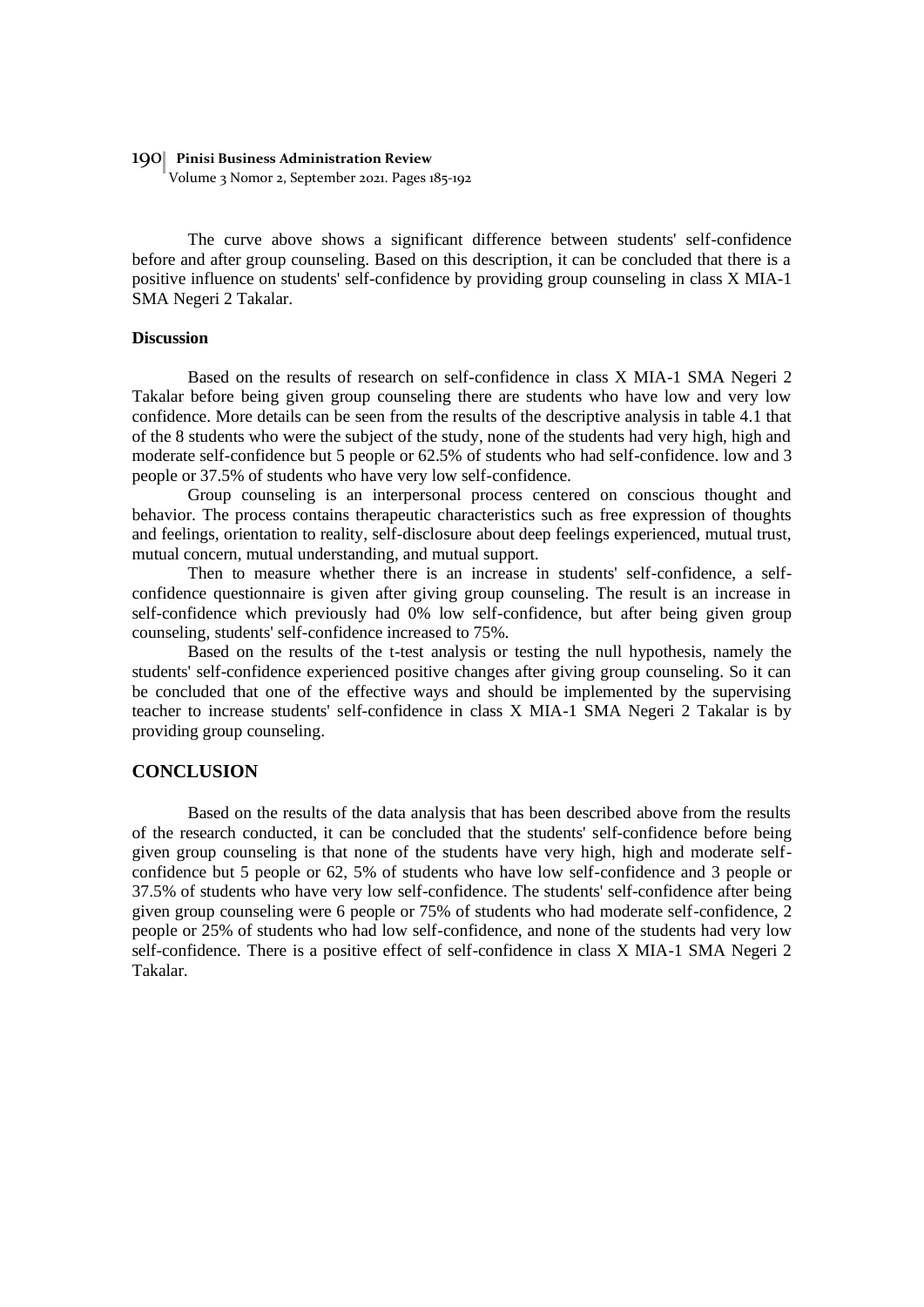# **REFERENCES**

- Abbas, Yawar, Alberto Martinetti, Jan Jaap Moerman, Ton Hamberg, and Leo A. M. van Dongen. 2020. "Do You Have Confidence in How Your Rolling Stock Has Been Maintained? A Blockchain-Led Knowledge-Sharing Platform for Building Trust between Stakeholders." *International Journal of Information Management*.
- Arhas, Sitti Hardiyanti. 2018. "Metode Pembelajaran Black Knight. Apa? Mengapa? Dan Bagaimana?" *Jurnal Ad'ministrare* 5(2):165–72.
- Arikunto, Suharsimi. 2006. "Prosedur Penelitian Suatu Tindakan Praktik." *Jakarta: Rineka Cipta*.
- Ireh, Maduakolam. 2000. "Career Development Theories and Their Implications for High School Career Guidance and Counseling." *The High School Journal*.
- Jennah, Rodhatul. 2009. *Media Pembelajaran*. Banjarmasin: Antasari Press.
- Kamaluddin, H. 2020. "Bimbingan Dan Konseling Di Sekolah." *Jurnal Pendidikan Dan Kebudayaan* 17(4):447.
- Kunandar. 2011. *Langkah Mudah Penelitian Tindakan Kelas Sebagai Pengembangan Profesi Guru*. Jakarta: Rajawali Pers.
- Loekmono, Loekmono. 1983. "Rasa Percaya Diri Pada Diri Sendiri." Universitas Satya Wacana.
- Lunenburg, Fred C. 2010. "School Guidance and Counseling Services." *Schooling*.
- Niswaty, Risma, Hajrah Lestari AM, Sirajuddin Saleh, Aris Baharuddin, and Sitti Hardiyanti Arhas. 2019. "The Implementation Effect of Industrial Work Practices on Student Work Readiness." *Pinisi Business Administration Review* 1(1):21–30.
- Saleh, Sirajuddin and Sitti Arhas. 2019. "The Effect of School Head Academic Supervision on Pedagogic Capability of Basic School Teachers in Manggala District Kota Makassar." in *International Conference on Social Science 2019 (ICSS 2019)*. Atlantis Press.
- Saleh, Sirajuddin and Haerul Haerul. 2018. "Penelitian Tindakan Kelas (PTK) Bagi Guru SD Inpres Perumnas Antang I Kota Makassar." in *Seminar Nasional Pengabdian Kepada Masyarakat*. Vol. 2018.
- Silmi, Millati and Yani Kusmarni. 2017. "Menumbuhkan Karakter Rasa Ingin Tahu Siswa Dalam Pembelajaran Sejarah Melalui Media Puzzle." *FACTUM: Jurnal Sejarah Dan Pendidikan Sejarah* 6(2):230–42.
- Sugiyono. 2016. "Memahami Penelitian Kualitatif." *Bandung: Alfabeta*.
- Sulaiman, Sulaiman. 2017. "Peningkatan Mutu Pendidikan Dalam Rangka Meningkatkan Daya Saing Perguruan Tinggi Untuk Menghadapi Era Globalisasi." *Jurnal Ilmiah Ilmu Administrasi Publik* 5(2).
- Takdir, Muhammad, Baharuddin Baharuddin, Sitti Hardiyanti Arhas, and Irman Irman. 2021. "Quality of Academic Service during the COVID-19 Pandemic at the Universitas Muhammadiyah Sinjai." *Jurnal Ad'ministrare* 8(1):143–48.
- Yusuf, Syamsu and A. Juntika Nurihsan. 2019. "Landasan Bimbingan Dan Konseling."